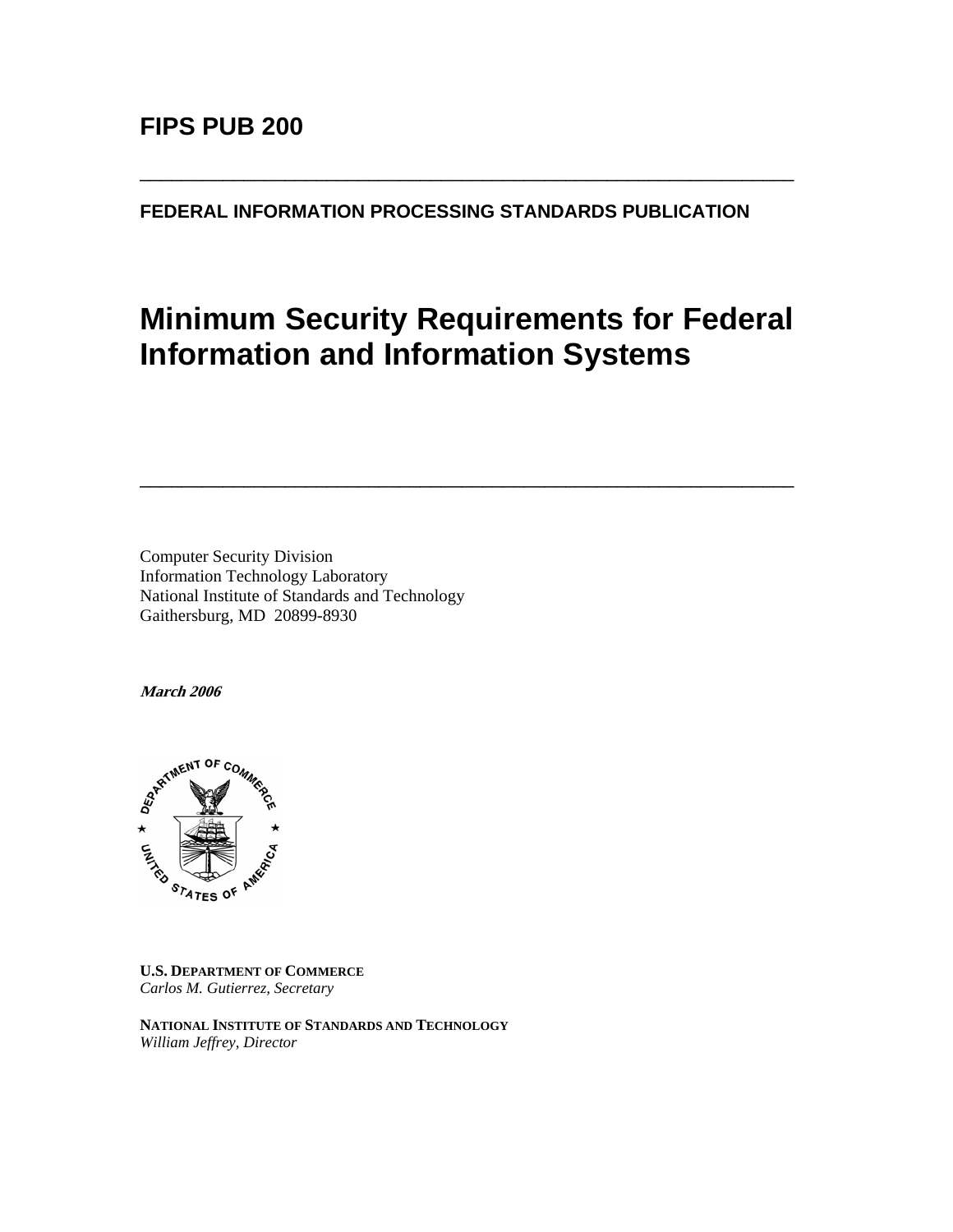#### **FOREWORD**

\_\_\_\_\_\_\_\_\_\_\_\_\_\_\_\_\_\_\_\_\_\_\_\_\_\_\_\_\_\_\_\_\_\_\_\_\_\_\_\_\_\_\_\_\_\_\_\_\_\_\_\_\_\_\_\_\_\_\_\_\_\_\_\_\_\_\_\_\_\_\_\_\_\_\_\_\_\_\_\_\_\_\_\_\_\_\_\_\_\_\_\_\_\_\_\_

The Federal Information Processing Standards (FIPS) Publication Series of the National Institute of Standards and Technology (NIST) is the official series of publications relating to standards and guidelines adopted and promulgated under the provisions of the Federal Information Security Management Act (FISMA) of 2002. Comments concerning FIPS publications are welcomed and should be addressed to the Director, Information Technology Laboratory, National Institute of Standards and Technology, 100 Bureau Drive, Stop 8900, Gaithersburg, MD 20899-8900.

> -- CITA M. FURLANI, ACTING DIRECTOR INFORMATION TECHNOLOGY LABORATORY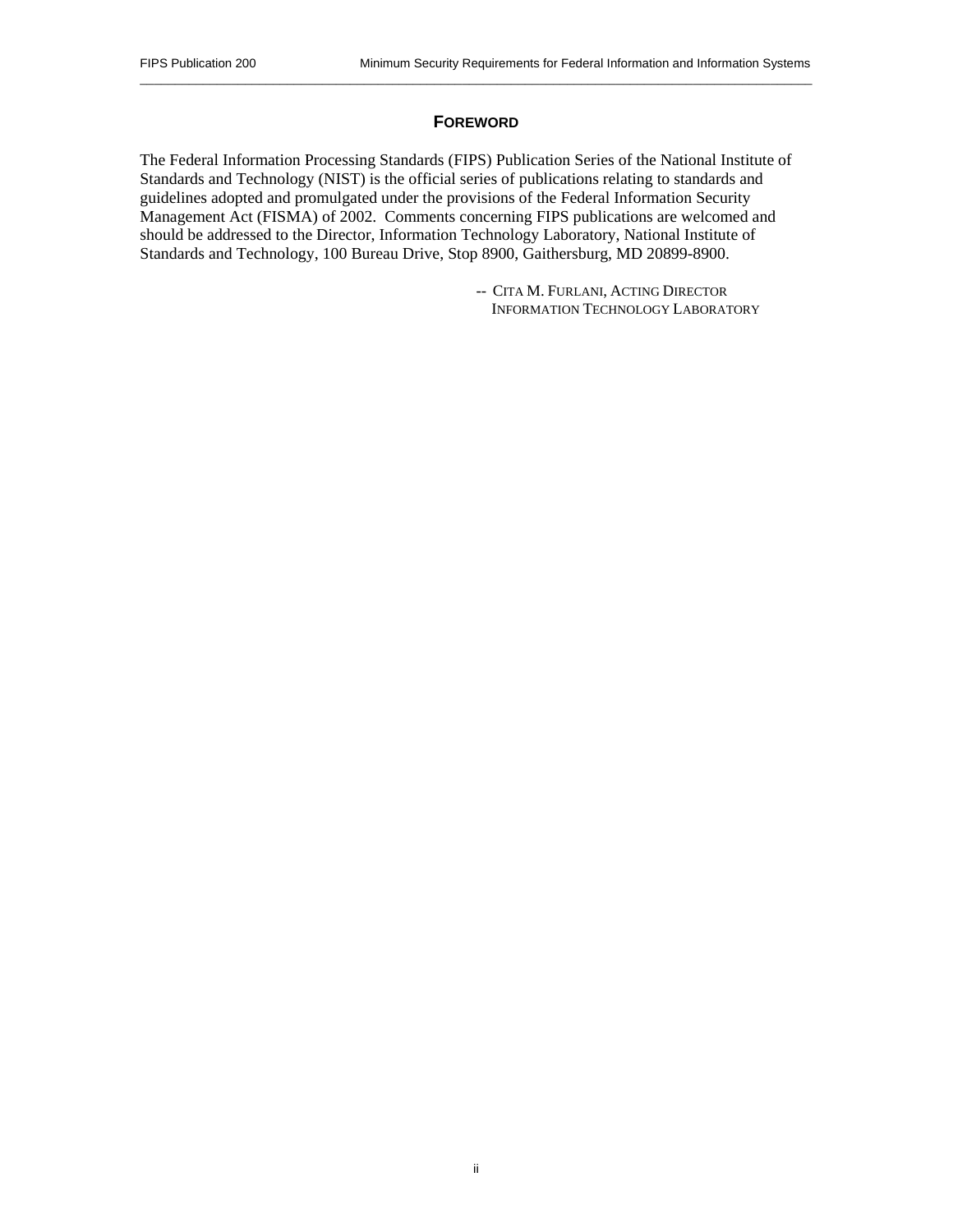#### **AUTHORITY**

\_\_\_\_\_\_\_\_\_\_\_\_\_\_\_\_\_\_\_\_\_\_\_\_\_\_\_\_\_\_\_\_\_\_\_\_\_\_\_\_\_\_\_\_\_\_\_\_\_\_\_\_\_\_\_\_\_\_\_\_\_\_\_\_\_\_\_\_\_\_\_\_\_\_\_\_\_\_\_\_\_\_\_\_\_\_\_\_\_\_\_\_\_\_\_\_

Federal Information Processing Standards Publications (FIPS PUBS) are issued by the National Institute of Standards and Technology after approval by the Secretary of Commerce pursuant to Section 5131 of the Information Technology Management Reform Act of 1996 (Public Law 104-106) and the Federal Information Security Management Act of 2002 (Public Law 107-347).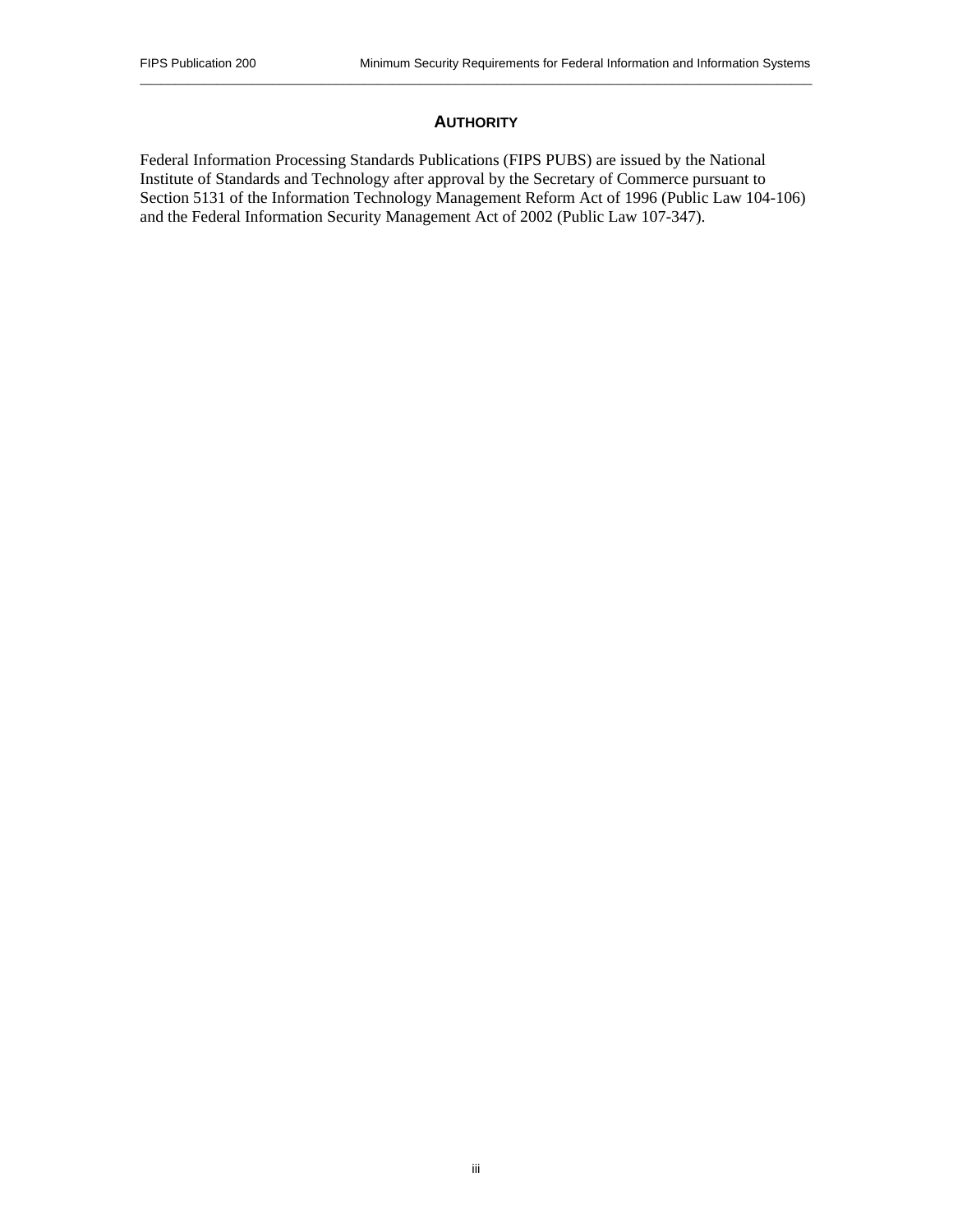#### **Federal Information Processing Standards 200** *March 9, 2006*

\_\_\_\_\_\_\_\_\_\_\_\_\_\_\_\_\_\_\_\_\_\_\_\_\_\_\_\_\_\_\_\_\_\_\_\_\_\_\_\_\_\_\_\_\_\_\_\_\_\_\_\_\_\_\_\_\_\_\_\_\_\_\_\_\_\_\_\_\_\_\_\_\_\_\_\_\_\_\_\_\_\_\_\_\_\_\_\_\_\_\_\_\_\_\_\_

#### **Announcing the Standard for Minimum Security Requirements for Federal Information and Information Systems**

Federal Information Processing Standards Publications (FIPS PUBS) are issued by the National Institute of Standards and Technology (NIST) after approval by the Secretary of Commerce pursuant to the Federal Information Security Management Act (FISMA) of 2002.

## **1. Name of Standard.**

FIPS Publication 200: *Minimum Security Requirements for Federal Information and Information Systems*.

### **2. Category of Standard.**

Information Security.

### **3. Explanation.**

The E-Government Act (P.L. 107-347), passed by the one hundred and seventh Congress and signed into law by the President in December 2002, recognized the importance of information security to the economic and national security interests of the United States. Title III of the E-Government Act, entitled the Federal Information Security Management Act (FISMA), emphasizes the need for each federal agency to develop, document, and implement an enterprise-wide program to provide information security for the information and information systems that support the operations and assets of the agency including those provided or managed by another agency, contractor, or other source. FISMA directed the promulgation of federal standards for: (i) the security categorization of federal information and information systems based on the objectives of providing appropriate levels of information security according to a range of risk levels; and (ii) minimum security requirements for information and information systems in each such category. This standard addresses the specification of minimum security requirements for federal information and information systems.

## **4. Approving Authority.**

Secretary of Commerce.

#### **5. Maintenance Agency.**

Department of Commerce, NIST, Information Technology Laboratory.

#### **6. Applicability.**

This standard is applicable to: (i) all information within the federal government other than that information that has been determined pursuant to Executive Order 12958, as amended by Executive Order 13292, or any predecessor order, or by the Atomic Energy Act of 1954, as amended, to require protection against unauthorized disclosure and is marked to indicate its classified status; and (ii) all federal information systems other than those information systems designated as national security systems as defined in 44 United States Code Section 3542(b)(2). The standard has been broadly developed from a technical perspective to complement similar standards for national security systems. In addition to the agencies of the federal government, state, local, and tribal governments, and private sector organizations that compose the critical infrastructure of the United States are encouraged to consider the use of this standard, as appropriate.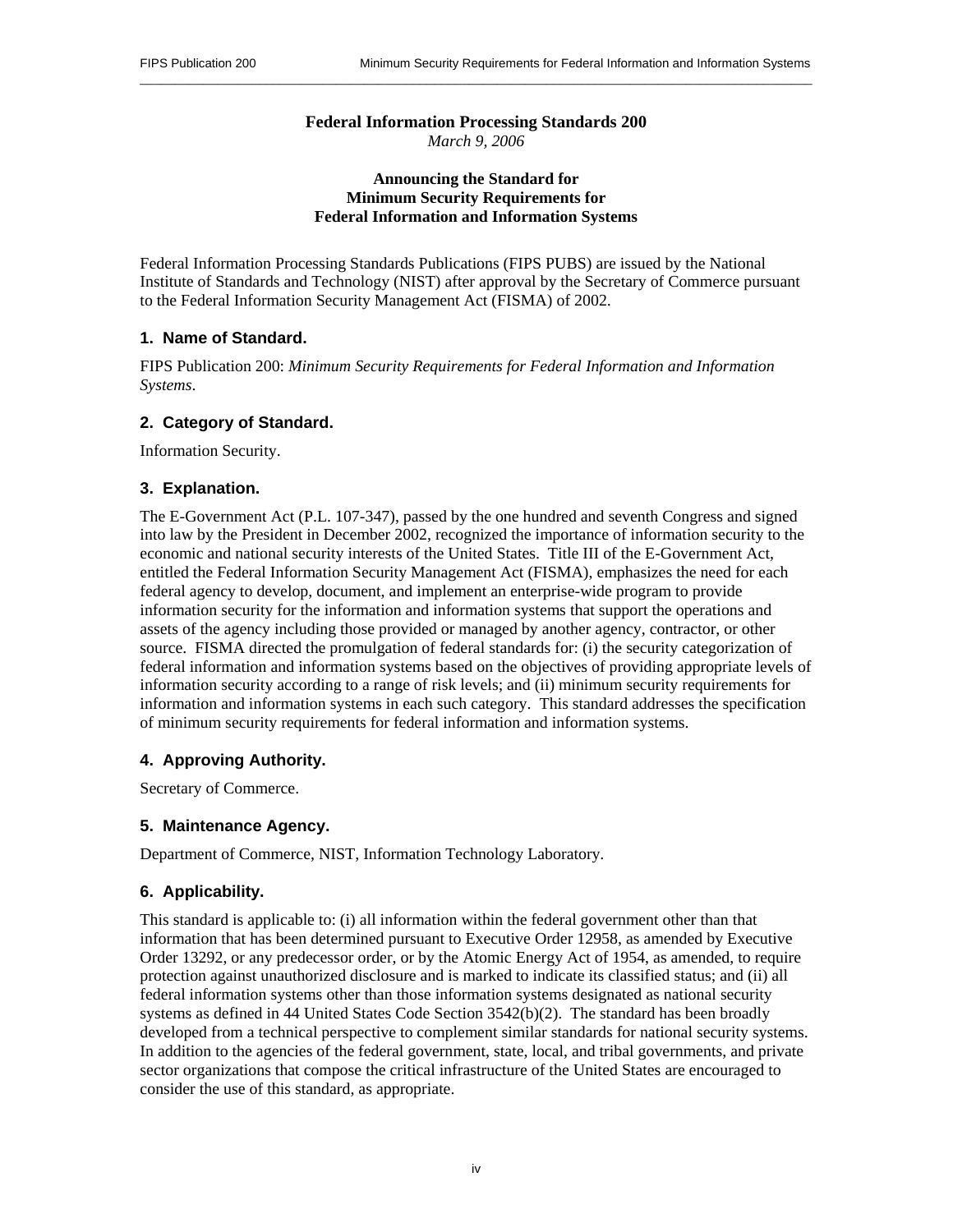## **7. Specifications.**

FIPS Publication 200, *Minimum Security Requirements for Federal Information and Information Systems*.

\_\_\_\_\_\_\_\_\_\_\_\_\_\_\_\_\_\_\_\_\_\_\_\_\_\_\_\_\_\_\_\_\_\_\_\_\_\_\_\_\_\_\_\_\_\_\_\_\_\_\_\_\_\_\_\_\_\_\_\_\_\_\_\_\_\_\_\_\_\_\_\_\_\_\_\_\_\_\_\_\_\_\_\_\_\_\_\_\_\_\_\_\_\_\_\_

#### **8. Implementations.**

This standard specifies minimum security requirements for federal information and information systems in seventeen security-related areas. Federal agencies must meet the minimum security requirements as defined herein through the use of the security controls in accordance with NIST Special Publication 800-53, *Recommended Security Controls for Federal Information Systems*, as amended.

### **9. Effective Date.**

This standard is effective immediately. Federal agencies must be in compliance with this standard not later than one year from its effective date.

#### **10. Qualifications.**

The application of the security controls defined in NIST Special Publication 800-53 required by this standard represents the current state-of-the-practice safeguards and countermeasures for information systems. The security controls will be reviewed by NIST at least annually and, if necessary, revised and extended to reflect: (i) the experience gained from using the controls; (ii) the changing security requirements within federal agencies; and (iii) the new security technologies that may be available. The minimum security controls defined in the low, moderate, and high security control baselines are also expected to change over time as well, as the level of security and due diligence for mitigating risks within federal agencies increases. The proposed additions, deletions, or modifications to the catalog of security controls and the proposed changes to the security control baselines in NIST Special Publication 800-53 will go through a rigorous, public review process to obtain government and private sector feedback and to build consensus for the changes. Federal agencies will have up to one year from the date of final publication to fully comply with the changes but are encouraged to initiate compliance activities immediately.

#### **11. Waivers.**

No provision is provided under FISMA for waivers to FIPS made mandatory by the Secretary of Commerce.

#### **12. Where to Obtain Copies.**

This publication is available from the NIST Computer Security Division web site by accessing http://csrc.nist.gov/publications.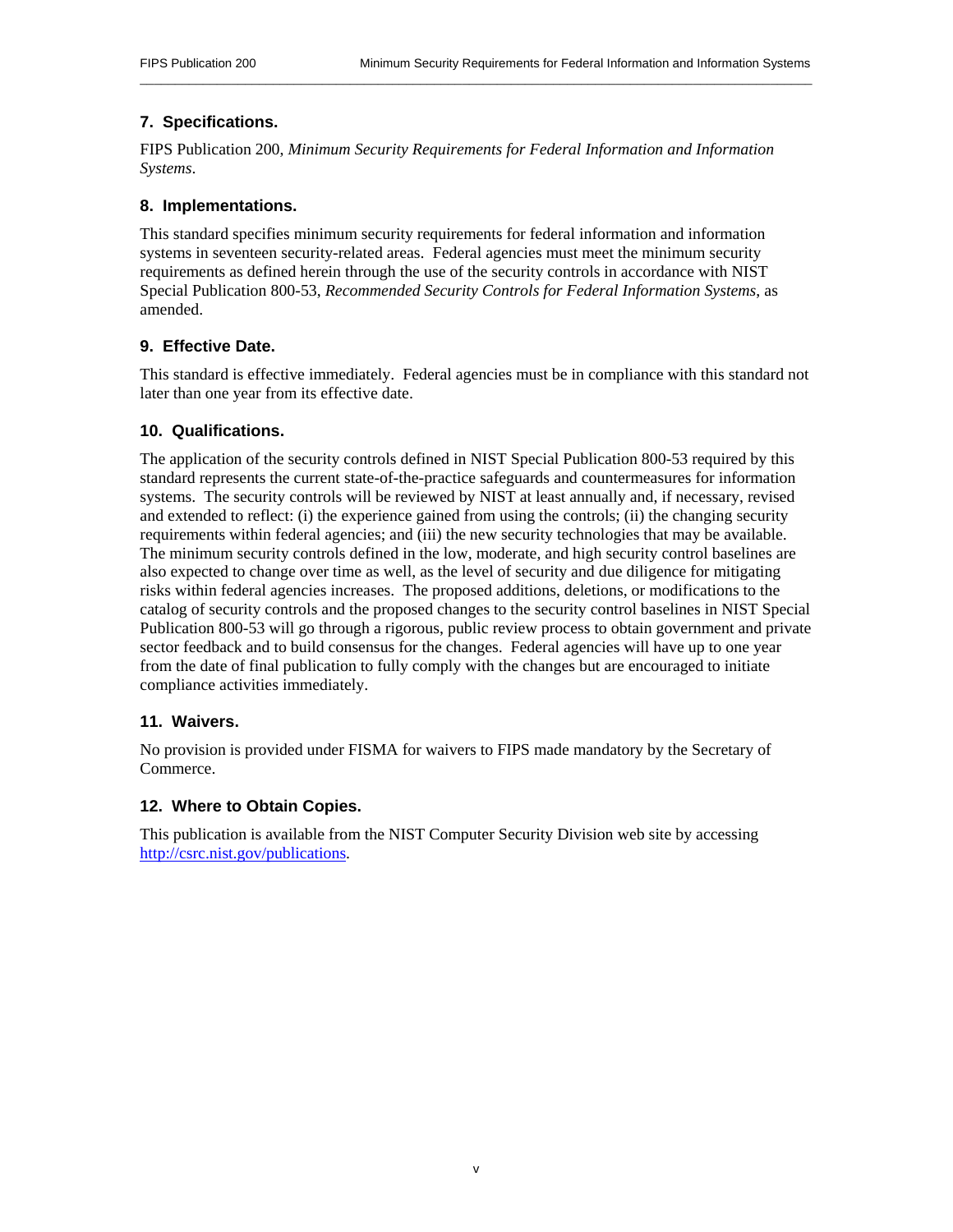## **TABLE OF CONTENTS**

\_\_\_\_\_\_\_\_\_\_\_\_\_\_\_\_\_\_\_\_\_\_\_\_\_\_\_\_\_\_\_\_\_\_\_\_\_\_\_\_\_\_\_\_\_\_\_\_\_\_\_\_\_\_\_\_\_\_\_\_\_\_\_\_\_\_\_\_\_\_\_\_\_\_\_\_\_\_\_\_\_\_\_\_\_\_\_\_\_\_\_\_\_\_\_\_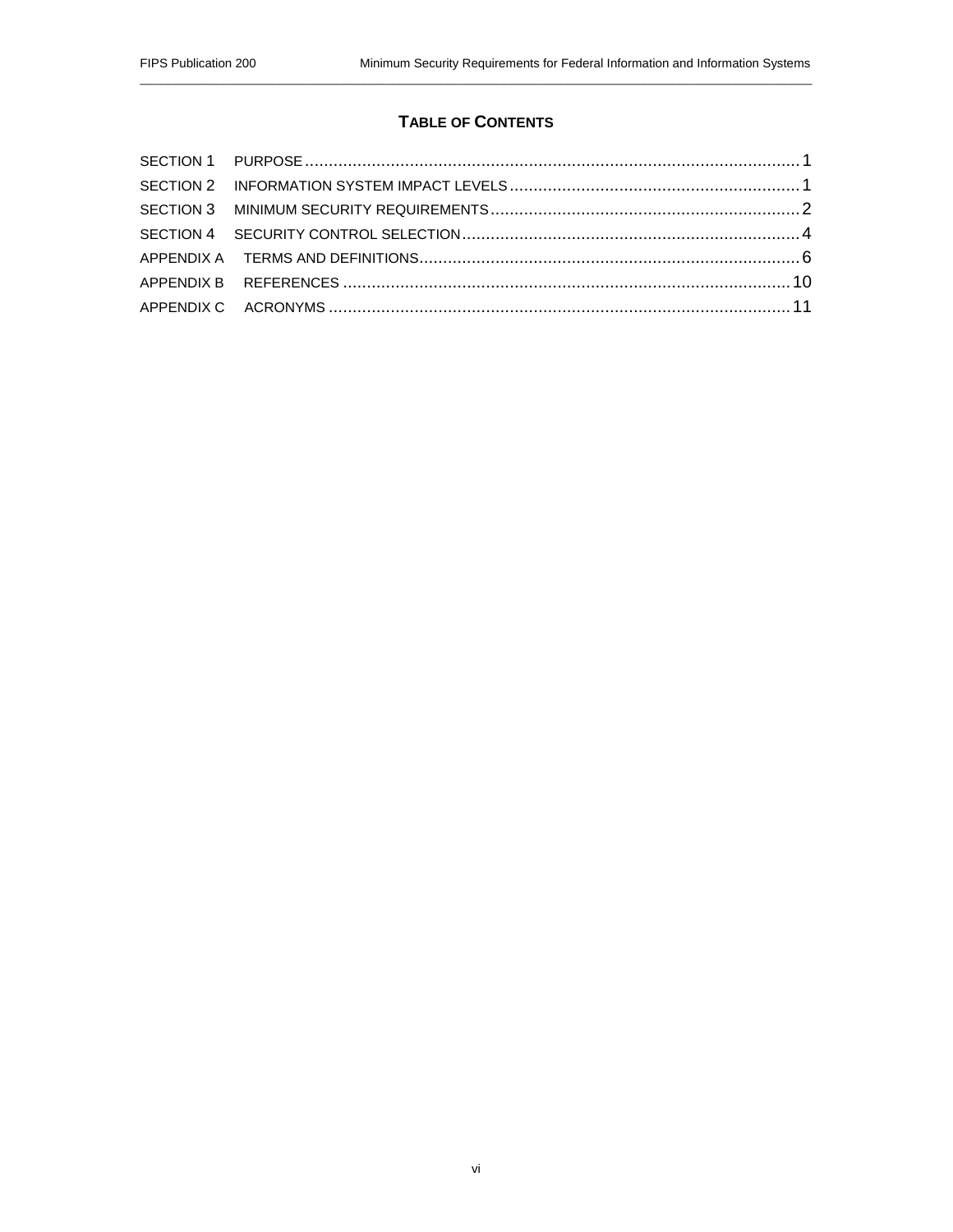## **1 PURPOSE**

The E-Government Act of 2002 (Public Law 107-347), passed by the one hundred and seventh Congress and signed into law by the President in December 2002, recognized the importance of information security to the economic and national security interests of the United States. Title III of the E-Government Act, entitled the Federal Information Security Management Act (FISMA) of 2002, tasked NIST with the responsibility of developing security standards and guidelines for the federal government including the development of:

\_\_\_\_\_\_\_\_\_\_\_\_\_\_\_\_\_\_\_\_\_\_\_\_\_\_\_\_\_\_\_\_\_\_\_\_\_\_\_\_\_\_\_\_\_\_\_\_\_\_\_\_\_\_\_\_\_\_\_\_\_\_\_\_\_\_\_\_\_\_\_\_\_\_\_\_\_\_\_\_\_\_\_\_\_\_\_\_\_\_\_\_\_\_\_\_

- Standards for categorizing information and information systems<sup>1</sup> collected or maintained by or on behalf of each federal agency based on the objectives of providing appropriate levels of information security according to a range of risk levels;
- Guidelines recommending the types of information and information systems to be included in each category; and
- Minimum information security requirements for information and information systems in each such category.

FIPS Publication 199, *Standards for Security Categorization of Federal Information and Information Systems*, approved by the Secretary of Commerce in February 2004, is the first of two mandatory security standards required by the FISMA legislation.<sup>2</sup> FIPS Publication 200, the second of the mandatory security standards, specifies minimum security requirements for information and information systems supporting the executive agencies of the federal government and a risk-based process for selecting the security controls necessary to satisfy the minimum security requirements. This standard will promote the development, implementation, and operation of more secure information systems within the federal government by establishing minimum levels of due diligence for information security and facilitating a more consistent, comparable, and repeatable approach for selecting and specifying security controls for information systems that meet minimum security requirements.

## **2 INFORMATION SYSTEM IMPACT LEVELS**

FIPS Publication 199 requires agencies to categorize their information systems as low-impact, moderate-impact, or high-impact for the security objectives of confidentiality, integrity, and availability. The potential impact values assigned to the respective security objectives are the highest values (i.e., high water mark<sup>3</sup>) from among the security categories that have been determined for each type of information resident on those information systems. 4 The generalized format for expressing the security category (SC) of an information system is:

**SC** information system = {(**confidentiality**, *impact*), (**integrity**, *impact*), (**availability**, *impact*)},

where the acceptable values for potential impact are low, moderate, or high.

 $\overline{a}$ <sup>1</sup> An *information system* is a discrete set of information resources organized for the collection, processing, maintenance, use, sharing, dissemination, or disposition of information. Information resources include information and related resources, such as personnel, equipment, funds, and information technology.

<sup>&</sup>lt;sup>2</sup> NIST security standards and guidelines referenced in this publication are available at  $\underline{http://csrc.nist.gov}$ .

<sup>3</sup> The *high water mark* concept is employed because there are significant dependencies among the security objectives of confidentiality, integrity, and availability. In most cases, a compromise in one security objective ultimately affects the other security objectives as well.

<sup>4</sup> NIST Special Publication 800-60, *Guide for Mapping Types of Information and Information Systems to Security Categories*, provides implementation guidance on the assignment of security categories to information and information systems.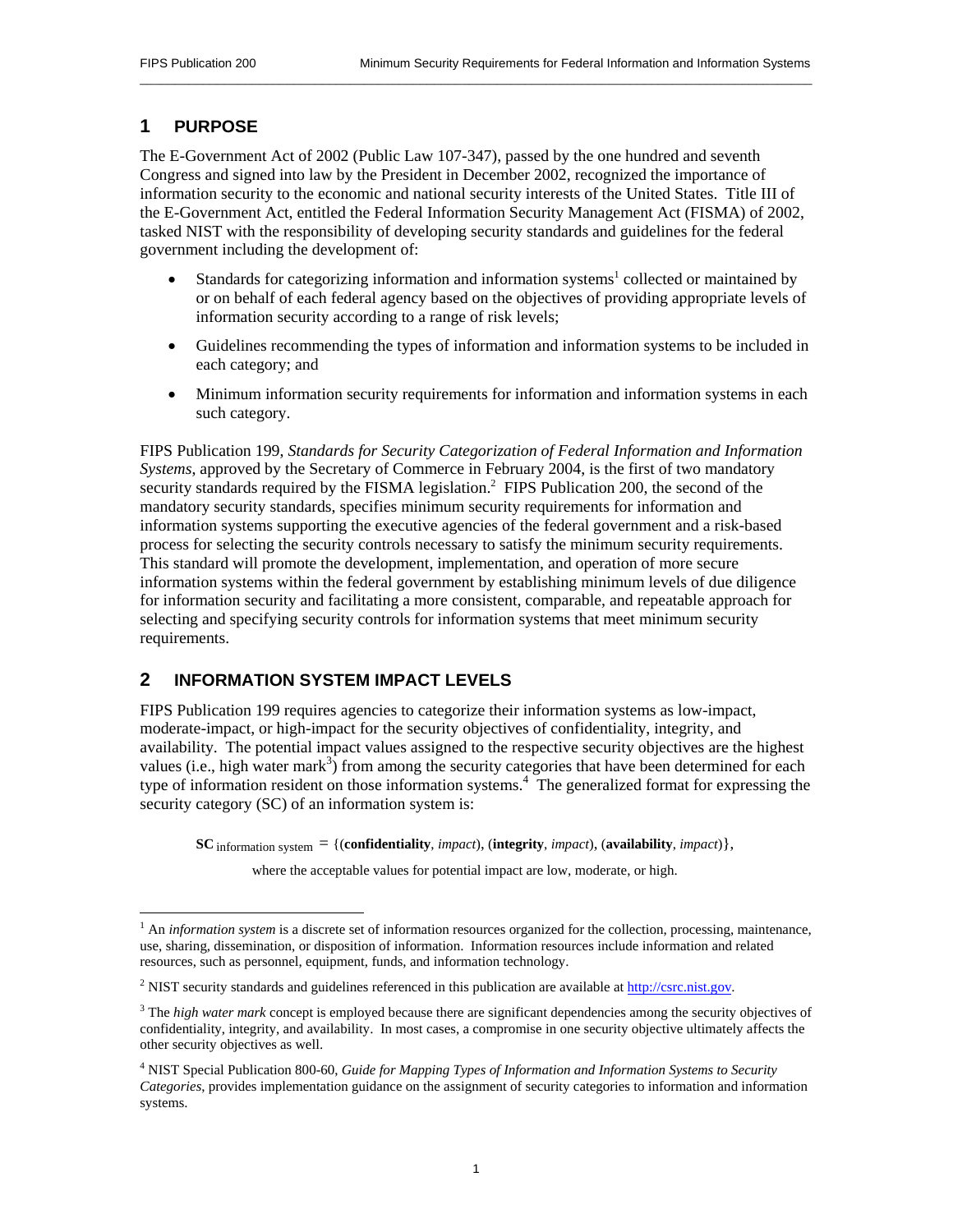Since the potential impact values for confidentiality, integrity, and availability may not always be the same for a particular information system, the high water mark concept must be used to determine the overall impact level of the information system. Thus, a *low-impact system* is an information system in which all three of the security objectives are low. A *moderate-impact system* is an information system in which at least one of the security objectives is moderate and no security objective is greater than moderate. And finally, a *high-impact system* is an information system in which at least one security objective is high. The determination of information system impact levels must be accomplished prior to the consideration of minimum security requirements and the selection of appropriate security controls for those information systems.

\_\_\_\_\_\_\_\_\_\_\_\_\_\_\_\_\_\_\_\_\_\_\_\_\_\_\_\_\_\_\_\_\_\_\_\_\_\_\_\_\_\_\_\_\_\_\_\_\_\_\_\_\_\_\_\_\_\_\_\_\_\_\_\_\_\_\_\_\_\_\_\_\_\_\_\_\_\_\_\_\_\_\_\_\_\_\_\_\_\_\_\_\_\_\_\_

## **3 MINIMUM SECURITY REQUIREMENTS**

The minimum security requirements cover seventeen security-related areas with regard to protecting the confidentiality, integrity, and availability of federal information systems and the information processed, stored, and transmitted by those systems. The security-related areas include: (i) access control; (ii) awareness and training; (iii) audit and accountability; (iv) certification, accreditation, and security assessments; (v) configuration management; (vi) contingency planning; (vii) identification and authentication; (viii) incident response; (ix) maintenance; (x) media protection; (xi) physical and environmental protection; (xii) planning; (xiii) personnel security; (xiv) risk assessment; (xv) systems and services acquisition; (xvi) system and communications protection; and (xvii) system and information integrity. The seventeen areas represent a broad-based, balanced information security program that addresses the management, operational, and technical aspects of protecting federal information and information systems.

Policies and procedures play an important role in the effective implementation of enterprise-wide information security programs within the federal government and the success of the resulting security measures employed to protect federal information and information systems. Thus, organizations must develop and promulgate formal, documented policies and procedures governing the minimum security requirements set forth in this standard and must ensure their effective implementation.

#### *Specifications for Minimum Security Requirements*

**Access Control (AC):** Organizations must limit information system access to authorized users, processes acting on behalf of authorized users, or devices (including other information systems) and to the types of transactions and functions that authorized users are permitted to exercise.

**Awareness and Training (AT):** Organizations must: (i) ensure that managers and users of organizational information systems are made aware of the security risks associated with their activities and of the applicable laws, Executive Orders, directives, policies, standards, instructions, regulations, or procedures related to the security of organizational information systems; and (ii) ensure that organizational personnel are adequately trained to carry out their assigned information security-related duties and responsibilities.

**Audit and Accountability (AU):** Organizations must: (i) create, protect, and retain information system audit records to the extent needed to enable the monitoring, analysis, investigation, and reporting of unlawful, unauthorized, or inappropriate information system activity; and (ii) ensure that the actions of individual information system users can be uniquely traced to those users so they can be held accountable for their actions.

**Certification, Accreditation, and Security Assessments (CA):** Organizations must: (i) periodically assess the security controls in organizational information systems to determine if the controls are effective in their application; (ii) develop and implement plans of action designed to correct deficiencies and reduce or eliminate vulnerabilities in organizational information systems; (iii) authorize the operation of organizational information systems and any associated information system connections; and (iv) monitor information system security controls on an ongoing basis to ensure the continued effectiveness of the controls.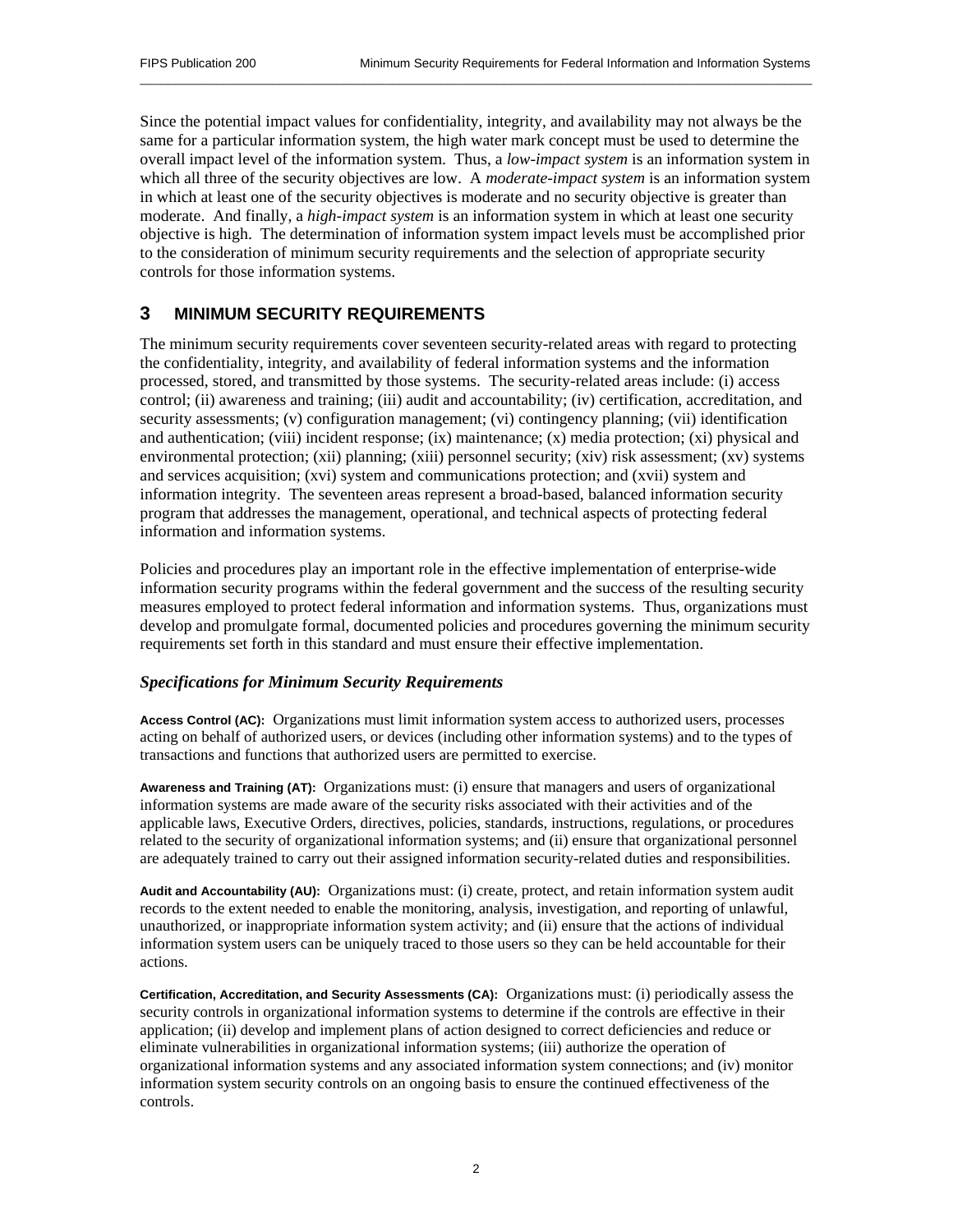**Configuration Management (CM):** Organizations must: (i) establish and maintain baseline configurations and inventories of organizational information systems (including hardware, software, firmware, and documentation) throughout the respective system development life cycles; and (ii) establish and enforce security configuration settings for information technology products employed in organizational information systems.

\_\_\_\_\_\_\_\_\_\_\_\_\_\_\_\_\_\_\_\_\_\_\_\_\_\_\_\_\_\_\_\_\_\_\_\_\_\_\_\_\_\_\_\_\_\_\_\_\_\_\_\_\_\_\_\_\_\_\_\_\_\_\_\_\_\_\_\_\_\_\_\_\_\_\_\_\_\_\_\_\_\_\_\_\_\_\_\_\_\_\_\_\_\_\_\_

**Contingency Planning (CP):** Organizations must establish, maintain, and effectively implement plans for emergency response, backup operations, and post-disaster recovery for organizational information systems to ensure the availability of critical information resources and continuity of operations in emergency situations.

**Identification and Authentication (IA):** Organizations must identify information system users, processes acting on behalf of users, or devices and authenticate (or verify) the identities of those users, processes, or devices, as a prerequisite to allowing access to organizational information systems.

**Incident Response (IR):** Organizations must: (i) establish an operational incident handling capability for organizational information systems that includes adequate preparation, detection, analysis, containment, recovery, and user response activities; and (ii) track, document, and report incidents to appropriate organizational officials and/or authorities.

**Maintenance (MA):** Organizations must: (i) perform periodic and timely maintenance on organizational information systems; and (ii) provide effective controls on the tools, techniques, mechanisms, and personnel used to conduct information system maintenance.

**Media Protection (MP):** Organizations must: (i) protect information system media, both paper and digital; (ii) limit access to information on information system media to authorized users; and (iii) sanitize or destroy information system media before disposal or release for reuse.

**Physical and Environmental Protection (PE):** Organizations must: (i) limit physical access to information systems, equipment, and the respective operating environments to authorized individuals; (ii) protect the physical plant and support infrastructure for information systems; (iii) provide supporting utilities for information systems; (iv) protect information systems against environmental hazards; and (v) provide appropriate environmental controls in facilities containing information systems.

**Planning (PL):** Organizations must develop, document, periodically update, and implement security plans for organizational information systems that describe the security controls in place or planned for the information systems and the rules of behavior for individuals accessing the information systems.

**Personnel Security (PS):** Organizations must: (i) ensure that individuals occupying positions of responsibility within organizations (including third-party service providers) are trustworthy and meet established security criteria for those positions; (ii) ensure that organizational information and information systems are protected during and after personnel actions such as terminations and transfers; and (iii) employ formal sanctions for personnel failing to comply with organizational security policies and procedures.

**Risk Assessment (RA):** Organizations must periodically assess the risk to organizational operations (including mission, functions, image, or reputation), organizational assets, and individuals, resulting from the operation of organizational information systems and the associated processing, storage, or transmission of organizational information.

**System and Services Acquisition (SA):** Organizations must: (i) allocate sufficient resources to adequately protect organizational information systems; (ii) employ system development life cycle processes that incorporate information security considerations; (iii) employ software usage and installation restrictions; and (iv) ensure that third-party providers employ adequate security measures to protect information, applications, and/or services outsourced from the organization.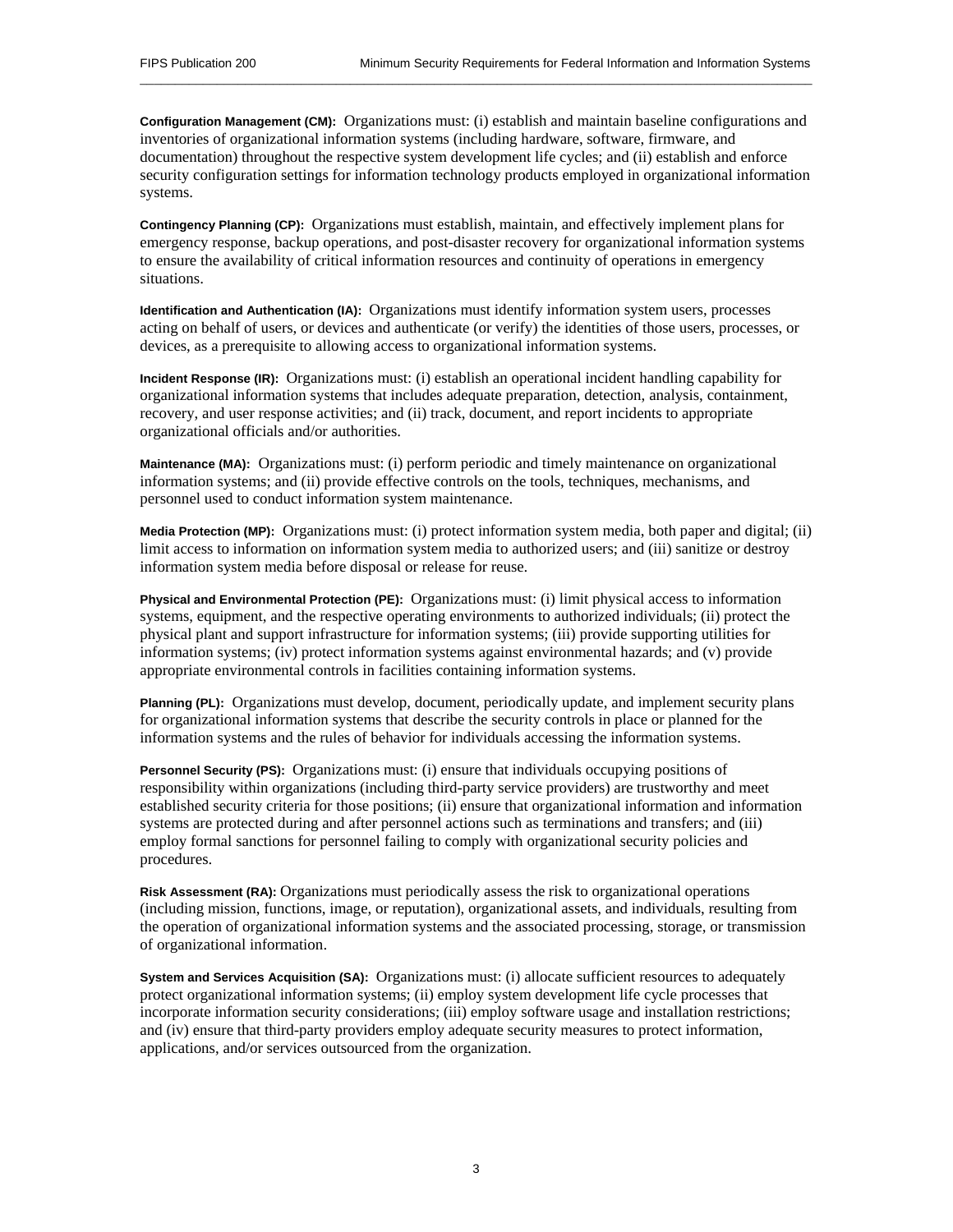**System and Communications Protection (SC):** Organizations must: (i) monitor, control, and protect organizational communications (i.e., information transmitted or received by organizational information systems) at the external boundaries and key internal boundaries of the information systems; and (ii) employ architectural designs, software development techniques, and systems engineering principles that promote effective information security within organizational information systems.

\_\_\_\_\_\_\_\_\_\_\_\_\_\_\_\_\_\_\_\_\_\_\_\_\_\_\_\_\_\_\_\_\_\_\_\_\_\_\_\_\_\_\_\_\_\_\_\_\_\_\_\_\_\_\_\_\_\_\_\_\_\_\_\_\_\_\_\_\_\_\_\_\_\_\_\_\_\_\_\_\_\_\_\_\_\_\_\_\_\_\_\_\_\_\_\_

**System and Information Integrity (SI):** Organizations must: (i) identify, report, and correct information and information system flaws in a timely manner; (ii) provide protection from malicious code at appropriate locations within organizational information systems; and (iii) monitor information system security alerts and advisories and take appropriate actions in response.

## **4 SECURITY CONTROL SELECTION**

Organizations must meet the minimum security requirements in this standard by selecting the appropriate security controls and assurance requirements as described in NIST Special Publication 800-53, *Recommended Security Controls for Federal Information Systems*. 5 The process of selecting the appropriate security controls and assurance requirements for organizational information systems to achieve *adequate security*<sup>6</sup> is a multifaceted, risk-based activity involving management and operational personnel within the organization. Security categorization of federal information and information systems, as required by FIPS Publication 199, is the first step in the risk management process.<sup>7</sup> Subsequent to the security categorization process, organizations must select an appropriate set of security controls for their information systems that satisfy the minimum security requirements set forth in this standard. The selected set of security controls must include one of three, appropriately tailored<sup>8</sup> security control baselines from NIST Special Publication 800-53 that are associated with the designated impact levels of the organizational information systems as determined during the security categorization process.

- For *low-impact* information systems, organizations must, as a minimum, employ appropriately tailored security controls from the low baseline of security controls defined in NIST Special Publication 800-53 and must ensure that the minimum assurance requirements associated with the low baseline are satisfied.
- For *moderate-impact* information systems, organizations must, as a minimum, employ appropriately tailored security controls from the moderate baseline of security controls defined in NIST Special Publication 800-53 and must ensure that the minimum assurance requirements associated with the moderate baseline are satisfied.
- For *high-impact* information systems, organizations must, as a minimum, employ appropriately tailored security controls from the high baseline of security controls defined in NIST Special Publication 800-53 and must ensure that the minimum assurance requirements associated with the high baseline are satisfied.

Organizations must employ all security controls in the respective security control baselines unless specific exceptions are allowed based on the tailoring guidance provided in NIST Special Publication 800-53.

<sup>&</sup>lt;sup>5</sup> Organizations must use the most current version of NIST Special Publication 800-53, as amended, for the security control selection process.

<sup>6</sup> The Office of Management and Budget (OMB) Circular A-130, Appendix III, defines *adequate security* as security commensurate with the risk and the magnitude of harm resulting from the loss, misuse, or unauthorized access to or modification of information.

 $7$  Security categorization must be accomplished as an enterprise-wide activity with the involvement of senior-level organizational officials including, but not limited to, chief information officers, senior agency information security officers, authorizing officials (a.k.a. accreditation authorities), information system owners, and information owners.

<sup>&</sup>lt;sup>8</sup> Tailoring guidance for security control baselines is provided in NIST Special Publication 800-53.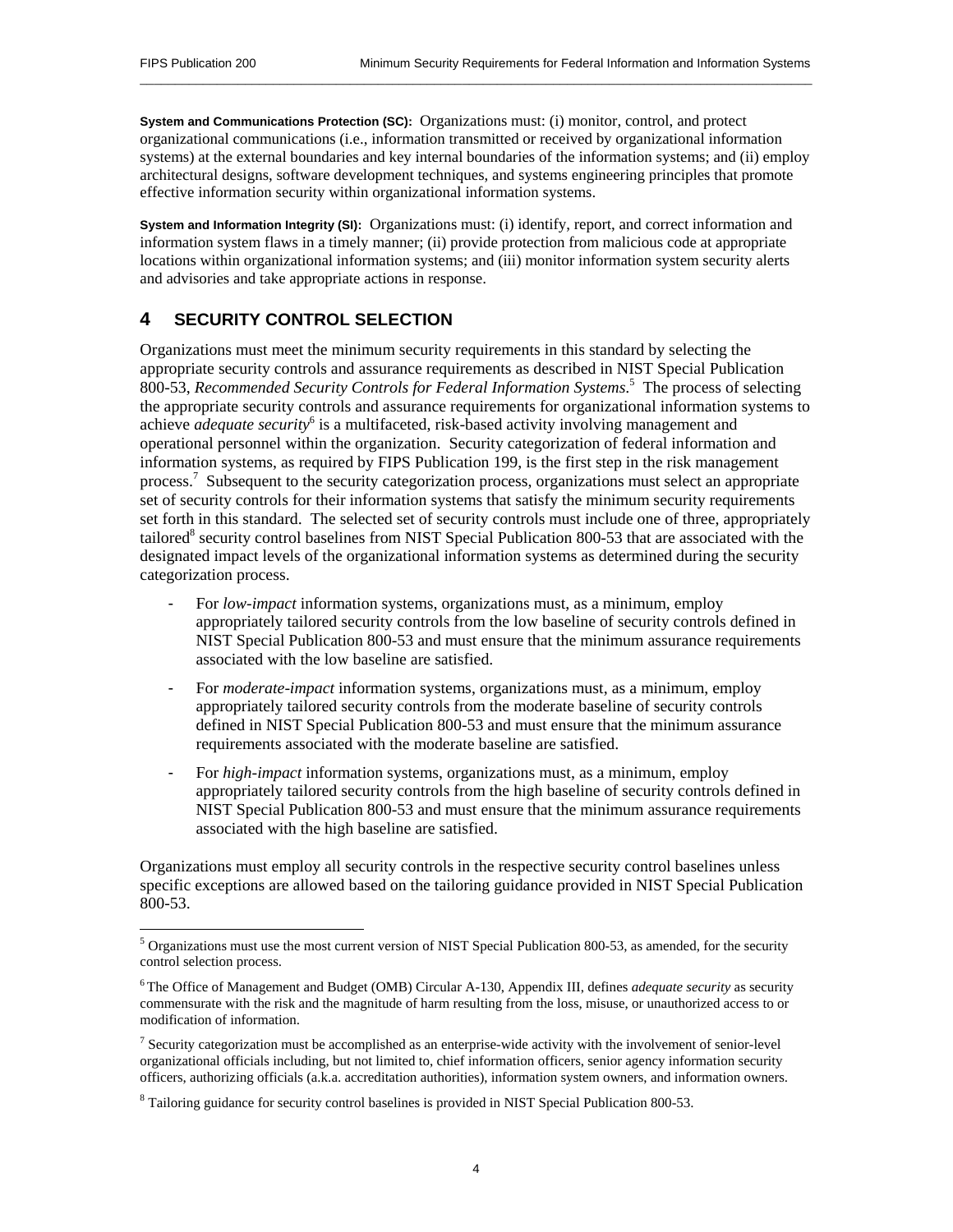To ensure a cost-effective, risk-based approach to achieving adequate security across the organization, security control baseline tailoring activities must be coordinated with and approved by appropriate organizational officials (e.g., chief information officers, senior agency information security officers, authorizing officials, or authorizing officials designated representatives). The resulting set of security controls must be documented in the security plan for the information system.

\_\_\_\_\_\_\_\_\_\_\_\_\_\_\_\_\_\_\_\_\_\_\_\_\_\_\_\_\_\_\_\_\_\_\_\_\_\_\_\_\_\_\_\_\_\_\_\_\_\_\_\_\_\_\_\_\_\_\_\_\_\_\_\_\_\_\_\_\_\_\_\_\_\_\_\_\_\_\_\_\_\_\_\_\_\_\_\_\_\_\_\_\_\_\_\_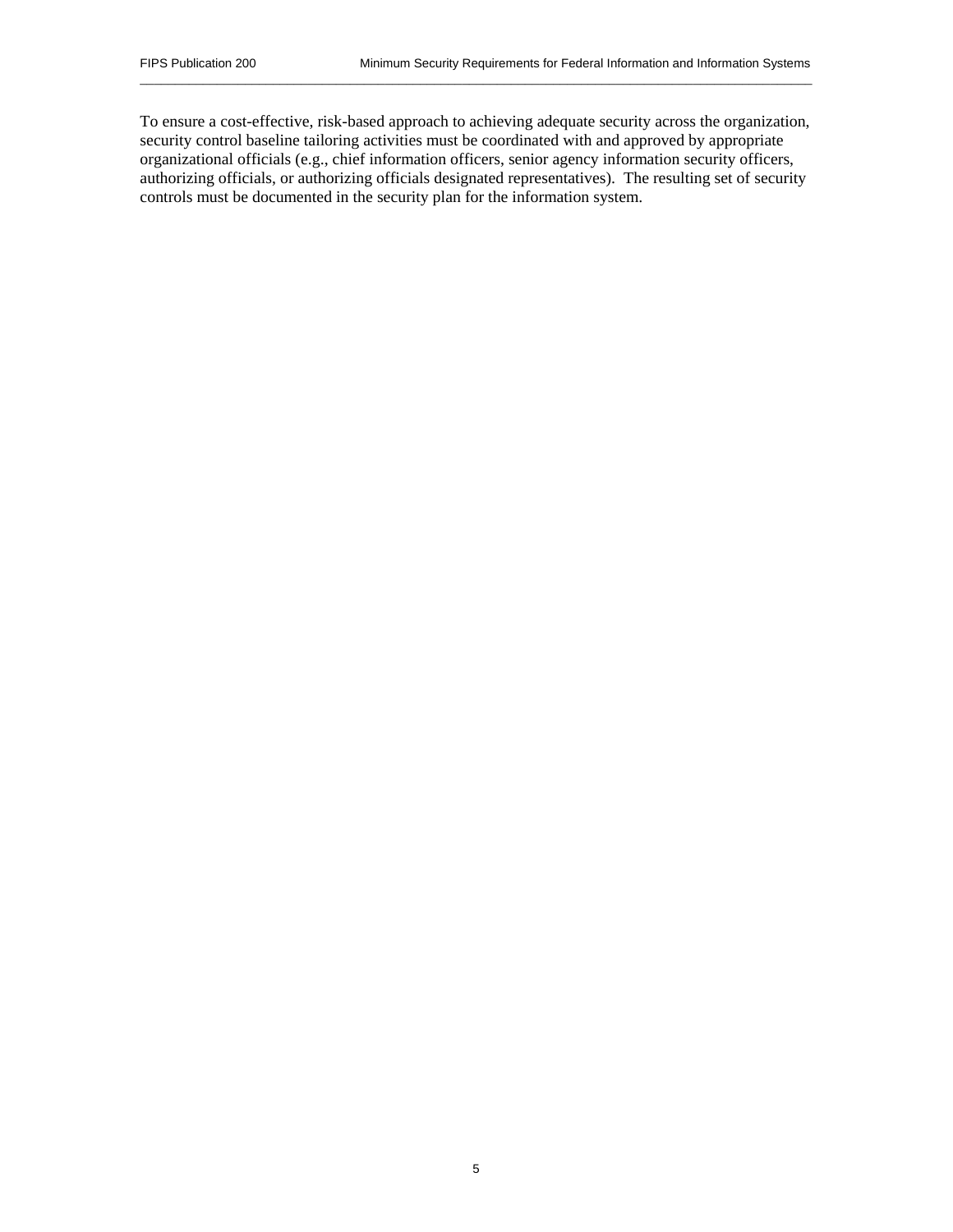## **APPENDIX A TERMS AND DEFINITIONS**

**ACCREDITATION:** The official management decision given by a senior agency official to authorize operation of an information system and to explicitly accept the risk to agency operations (including mission, functions, image, or reputation), agency assets, or individuals, based on the implementation of an agreed-upon set of security controls.

\_\_\_\_\_\_\_\_\_\_\_\_\_\_\_\_\_\_\_\_\_\_\_\_\_\_\_\_\_\_\_\_\_\_\_\_\_\_\_\_\_\_\_\_\_\_\_\_\_\_\_\_\_\_\_\_\_\_\_\_\_\_\_\_\_\_\_\_\_\_\_\_\_\_\_\_\_\_\_\_\_\_\_\_\_\_\_\_\_\_\_\_\_\_\_\_

**ADEQUATE SECURITY:** Security commensurate with the risk and the magnitude of harm resulting from the loss, misuse, or unauthorized access to or modification of information. [OMB Circular A-130, Appendix III]

**AGENCY:** Any executive department, military department, government corporation, government controlled corporation, or other establishment in the executive branch of the government (including the Executive Office of the President), or any independent regulatory agency, but does not include: (i) the Government Accountability Office; (ii) the Federal Election Commission; (iii) the governments of the District of Columbia and of the territories and possessions of the United States, and their various subdivisions; or (iv) government-owned contractor-operated facilities, including laboratories engaged in national defense research and production activities. [44 U.S.C., SEC. 3502]

**AUTHENTICATION:** Verifying the identity of a user, process, or device, often as a prerequisite to allowing access to resources in an information system.

**AUTHORIZING OFFICIAL:** Official with the authority to formally assume responsibility for operating an information system at an acceptable level of risk to agency operations (including mission, functions, image, or reputation), agency assets, or individuals. *Synonymous with Accreditation Authority.* 

**AVAILABILITY:** Ensuring timely and reliable access to and use of information. [44 U.S.C., SEC. 3542]

**CERTIFICATION:** A comprehensive assessment of the management, operational, and technical security controls in an information system, made in support of security accreditation, to determine the extent to which the controls are implemented correctly, operating as intended, and producing the desired outcome with respect to meeting the security requirements for the system.

**CHIEF INFORMATION OFFICER:** Agency official responsible for: (i) providing advice and other assistance to the head of the executive agency and other senior management personnel of the agency to ensure that information technology is acquired and information resources are managed in a manner that is consistent with laws, Executive Orders, directives, policies, regulations, and priorities established by the head of the agency; (ii) developing, maintaining, and facilitating the implementation of a sound and integrated information technology architecture for the agency; and (iii) promoting the effective and efficient design and operation of all major information resources management processes for the agency, including improvements to work processes of the agency. [44 U.S.C., Sec. 5125(b)]

**CHIEF INFORMATION SECURITY OFFICER:** See Senior Agency Information Security Officer.

**CONFIDENTIALITY:** Preserving authorized restrictions on information access and disclosure, including means for protecting personal privacy and proprietary information. [44 U.S.C., SEC. 3542]

**COUNTERMEASURES:** Actions, devices, procedures, techniques, or other measures that reduce the vulnerability of an information system. [CNSS Instruction 4009] *Synonymous with security controls and safeguards.*

**ENVIRONMENT:** Aggregate of external procedures, conditions, and objects affecting the development, operation, and maintenance of an information system. [CNSS Instruction 4009]

**EXECUTIVE AGENCY:** An executive department specified in 5 U.S.C., SEC. 101; a military department specified in 5 U.S.C., SEC. 102; an independent establishment as defined in 5 U.S.C., SEC. 104(1); and a wholly-owned Government corporation fully subject to the provisions of 31 U.S.C., CHAPTER 91. [41 U.S.C., SEC. 403]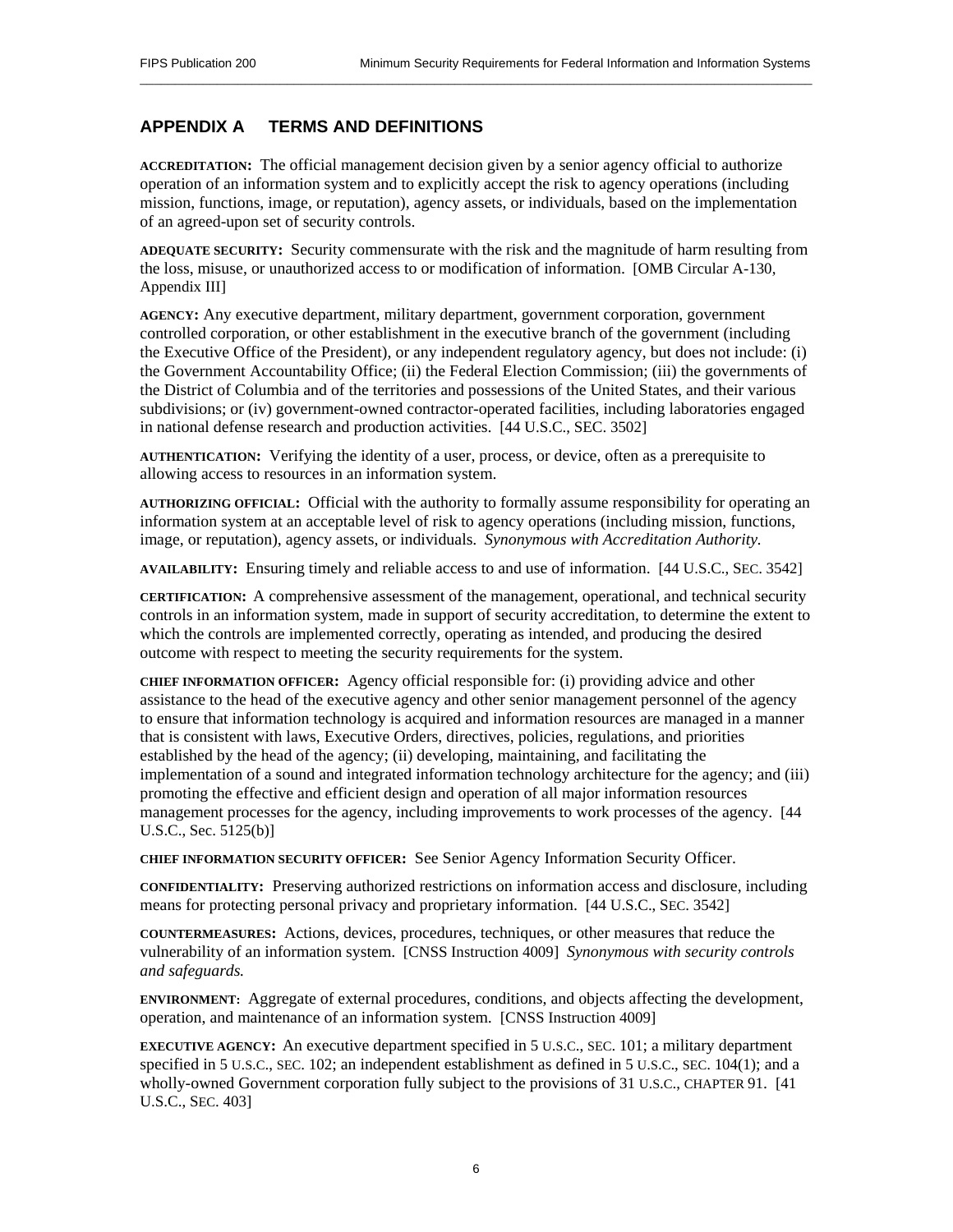**FEDERAL AGENCY:** See Agency.

**FEDERAL INFORMATION SYSTEM:** An information system used or operated by an executive agency, by a contractor of an executive agency, or by another organization on behalf of an executive agency. [40 U.S.C., SEC. 11331]

\_\_\_\_\_\_\_\_\_\_\_\_\_\_\_\_\_\_\_\_\_\_\_\_\_\_\_\_\_\_\_\_\_\_\_\_\_\_\_\_\_\_\_\_\_\_\_\_\_\_\_\_\_\_\_\_\_\_\_\_\_\_\_\_\_\_\_\_\_\_\_\_\_\_\_\_\_\_\_\_\_\_\_\_\_\_\_\_\_\_\_\_\_\_\_\_

**HIGH-IMPACT SYSTEM:** An information system in which at least one security objective (i.e., confidentiality, integrity, or availability) is assigned a FIPS 199 potential impact value of high.

**INCIDENT:** An occurrence that actually or potentially jeopardizes the confidentiality, integrity, or availability of an information system or the information the system processes, stores, or transmits or that constitutes a violation or imminent threat of violation of security policies, security procedures, or acceptable use policies.

**INFORMATION:** An instance of an information type. [FIPS Publication 199]

**INFORMATION OWNER:** Official with statutory or operational authority for specified information and responsibility for establishing the controls for its generation, collection, processing, dissemination, and disposal. [CNSS Instruction 4009]

**INFORMATION RESOURCES:** Information and related resources, such as personnel, equipment, funds, and information technology. [44 U.S.C., SEC. 3502]

**INFORMATION SECURITY:** The protection of information and information systems from unauthorized access, use, disclosure, disruption, modification, or destruction in order to provide confidentiality, integrity, and availability. [44 U.S.C., SEC. 3542]

**INFORMATION SYSTEM:** A discrete set of information resources organized for the collection, processing, maintenance, use, sharing, dissemination, or disposition of information. [44 U.S.C., SEC. 3502]

**INFORMATION SYSTEM OWNER:** Official responsible for the overall procurement, development, integration, modification, or operation and maintenance of an information system. [CNSS Instruction 4009 Adapted]

**INFORMATION TECHNOLOGY:** Any equipment or interconnected system or subsystem of equipment that is used in the automatic acquisition, storage, manipulation, management, movement, control, display, switching, interchange, transmission, or reception of data or information by the executive agency. For purposes of the preceding sentence, equipment is used by an executive agency if the equipment is used by the executive agency directly or is used by a contractor under a contract with the executive agency which: (i) requires the use of such equipment; or (ii) requires the use, to a significant extent, of such equipment in the performance of a service or the furnishing of a product. The term information technology includes computers, ancillary equipment, software, firmware and similar procedures, services (including support services), and related resources. [40 U.S.C., SEC. 1401]

**INFORMATION TYPE:** A specific category of information (e.g., privacy, medical, proprietary, financial, investigative, contractor sensitive, security management), defined by an organization or, in some instances, by a specific law, Executive Order, directive, policy, or regulation. [FIPS Publication 199]

**INTEGRITY:** Guarding against improper information modification or destruction, and includes ensuring information non-repudiation and authenticity. [44 U.S.C., SEC. 3542]

**LOW-IMPACT SYSTEM:** An information system in which all three security objectives (i.e., confidentiality, integrity, and availability) are assigned a FIPS 199 potential impact value of low.

**MANAGEMENT CONTROLS:** The security controls (i.e., safeguards or countermeasures) for an information system that focus on the management of risk and the management of information system security.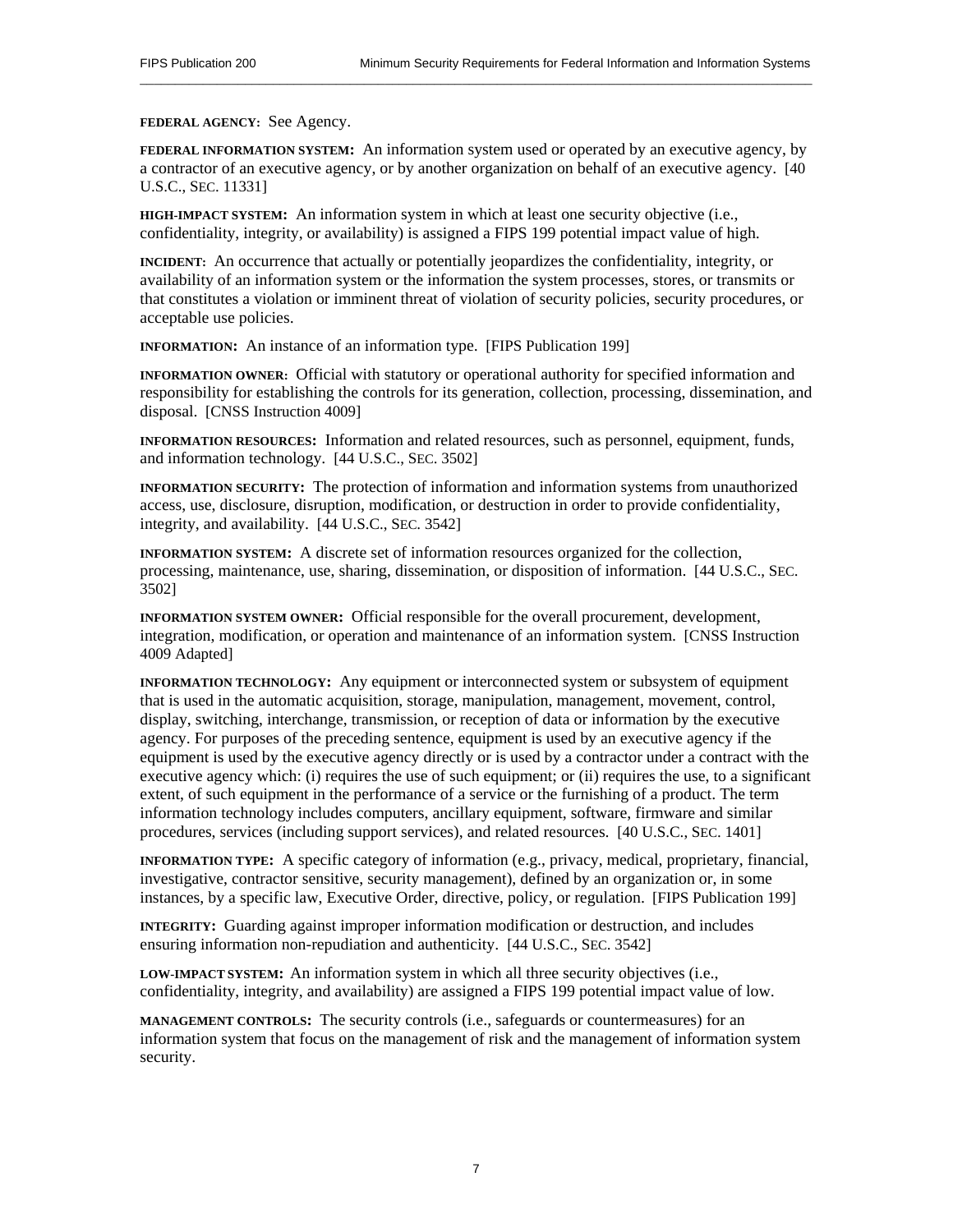**MEDIA:** Physical devices or writing surfaces including, but not limited to, magnetic tapes, optical disks, magnetic disks, Large-Scale Integration (LSI) memory chips, printouts (but not including display media) onto which information is recorded, stored, or printed within an information system.

\_\_\_\_\_\_\_\_\_\_\_\_\_\_\_\_\_\_\_\_\_\_\_\_\_\_\_\_\_\_\_\_\_\_\_\_\_\_\_\_\_\_\_\_\_\_\_\_\_\_\_\_\_\_\_\_\_\_\_\_\_\_\_\_\_\_\_\_\_\_\_\_\_\_\_\_\_\_\_\_\_\_\_\_\_\_\_\_\_\_\_\_\_\_\_\_

**MODERATE-IMPACT SYSTEM:** An information system in which at least one security objective (i.e., confidentiality, integrity, or availability) is assigned a FIPS 199 potential impact value of moderate, and no security objective is assigned a FIPS 199 potential impact value of high.

**NATIONAL SECURITY INFORMATION:** Information that has been determined pursuant to Executive Order 12958 as amended by Executive Order 13292, or any predecessor order, or by the Atomic Energy Act of 1954, as amended, to require protection against unauthorized disclosure and is marked to indicate its classified status.

**NATIONAL SECURITY SYSTEM:** Any information system (including any telecommunications system) used or operated by an agency or by a contractor of an agency, or other organization on behalf of an agency— (i) the function, operation, or use of which involves intelligence activities; involves cryptologic activities related to national security; involves command and control of military forces; involves equipment that is an integral part of a weapon or weapons system; or is critical to the direct fulfillment of military or intelligence missions (excluding a system that is to be used for routine administrative and business applications, for example, payroll, finance, logistics, and personnel management applications); or (ii) is protected at all times by procedures established for information that have been specifically authorized under criteria established by an Executive Order or an Act of Congress to be kept classified in the interest of national defense or foreign policy. [44 U.S.C., SEC. 3542]

**OPERATIONAL CONTROLS:** The security controls (i.e., safeguards or countermeasures) for an information system that primarily are implemented and executed by people (as opposed to systems).

**ORGANIZATION:** A federal agency or, as appropriate, any of its operational elements.

**POTENTIAL IMPACT:** The loss of confidentiality, integrity, or availability could be expected to have a limited adverse effect, a serious adverse effect, or a severe or catastrophic adverse effect on organizational operations, organizational assets, or individuals. [FIPS Publication 199]

**RECORDS:** All books, papers, maps, photographs, machine-readable materials, or other documentary materials, regardless of physical form or characteristics, made or received by an agency of the United States Government under Federal law or in connection with the transaction of public business and preserved or appropriate for preservation by that agency or its legitimate successor as evidence of the organization, functions, policies, decisions, procedures, operations or other activities of the Government or because of the informational value of the data in them. [44 U.S.C. SEC. 3301]

**RISK:** The level of impact on organizational operations (including mission, functions, image, or reputation), organizational assets, or individuals resulting from the operation of an information system given the potential impact of a threat and the likelihood of that threat occurring.

**RISK MANAGEMENT:** The process of managing risks to organizational operations (including mission, functions, image, or reputation), organizational assets, or individuals resulting from the operation of an information system, and includes: (i) the conduct of a risk assessment; (ii) the implementation of a risk mitigation strategy; and (iii) employment of techniques and procedures for the continuous monitoring of the security state of the information system.

**SAFEGUARDS:** Protective measures prescribed to meet the security requirements (i.e., confidentiality, integrity, and availability) specified for an information system. Safeguards may include security features, management constraints, personnel security, and security of physical structures, areas, and devices. [CNSS Instruction 4009 Adapted] *Synonymous with security controls and countermeasures.* 

**SANITIZATION:** Process to remove information from media such that information recovery is not possible. It includes removing all labels, markings, and activity logs. [CNSS Instruction 4009 Adapted]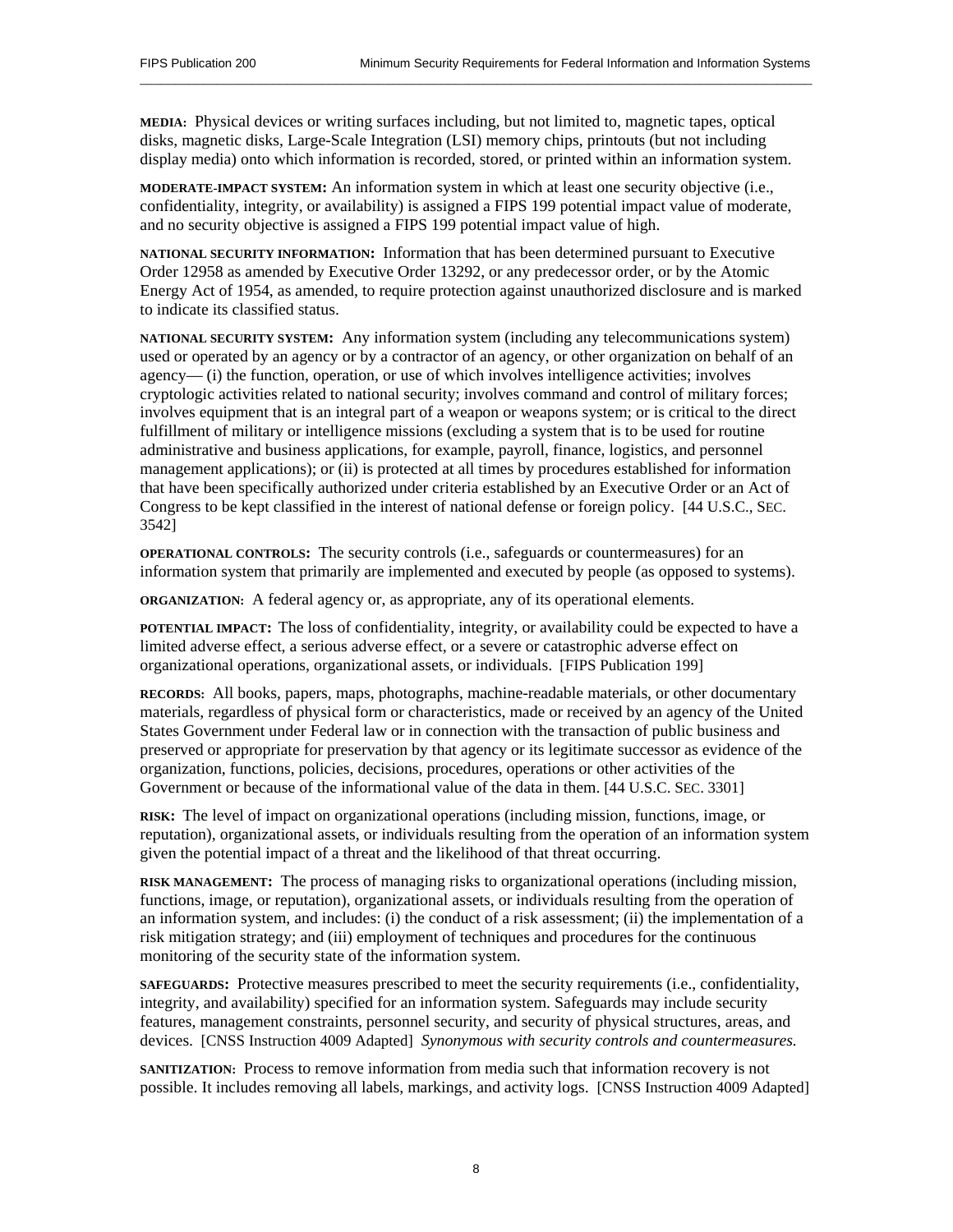**SECURITY CATEGORY:** The characterization of information or an information system based on an assessment of the potential impact that a loss of confidentiality, integrity, or availability of such information or information system would have on organizational operations, organizational assets, or individuals. [FIPS Publication 199]

\_\_\_\_\_\_\_\_\_\_\_\_\_\_\_\_\_\_\_\_\_\_\_\_\_\_\_\_\_\_\_\_\_\_\_\_\_\_\_\_\_\_\_\_\_\_\_\_\_\_\_\_\_\_\_\_\_\_\_\_\_\_\_\_\_\_\_\_\_\_\_\_\_\_\_\_\_\_\_\_\_\_\_\_\_\_\_\_\_\_\_\_\_\_\_\_

**SECURITY CONTROLS:** The management, operational, and technical controls (i.e., safeguards or countermeasures) prescribed for an information system to protect the confidentiality, integrity, and availability of the system and its information. [FIPS Publication 199]

**SECURITY CONTROL BASELINE:** The set of minimum security controls defined for a low-impact, moderate-impact, or high-impact information system.

**SECURITY OBJECTIVE:** Confidentiality, integrity, or availability. [FIPS Publication 199]

**SECURITY PLAN:** See System Security Plan.

**SECURITY REQUIREMENTS:** Requirements levied on an information system that are derived from applicable laws, Executive Orders, directives, policies, standards, instructions, regulations, or procedures, or organizational mission/business case needs to ensure the confidentiality, integrity, and availability of the information being processed, stored, or transmitted.

**SENIOR AGENCY INFORMATION SECURITY OFFICER:** Official responsible for carrying out the Chief Information Officer responsibilities under FISMA and serving as the Chief Information Officer's primary liaison to the agency's authorizing officials, information system owners, and information system security officers. [44 U.S.C., Sec. 3544]

**SYSTEM:** See information system.

**SYSTEM SECURITY PLAN:** Formal document that provides an overview of the security requirements for an information system and describes the security controls in place or planned for meeting those requirements. [NIST Special Publication 800-18, Revision 1]

**TECHNICAL CONTROLS:** The security controls (i.e., safeguards or countermeasures) for an information system that are primarily implemented and executed by the information system through mechanisms contained in the hardware, software, or firmware components of the system.

**THREAT:** Any circumstance or event with the potential to adversely impact organizational operations (including mission, functions, image, or reputation), organizational assets, or individuals through an information system via unauthorized access, destruction, disclosure, modification of information, and/or denial of service. Also, the potential for a threat-source to successfully exploit a particular information system vulnerability. [CNSS Instruction 4009 Adapted]

**THREAT SOURCE:** The intent and method targeted at the intentional exploitation of a vulnerability or a situation and method that may accidentally trigger a vulnerability. *Synonymous with threat agent.* 

**USER:** Individual or (system) process authorized to access an information system. [CNSS Instruction 4009]

**VULNERABILITY:** Weakness in an information system, system security procedures, internal controls, or implementation that could be exploited or triggered by a threat source. [CNSS Instruction 4009 Adapted]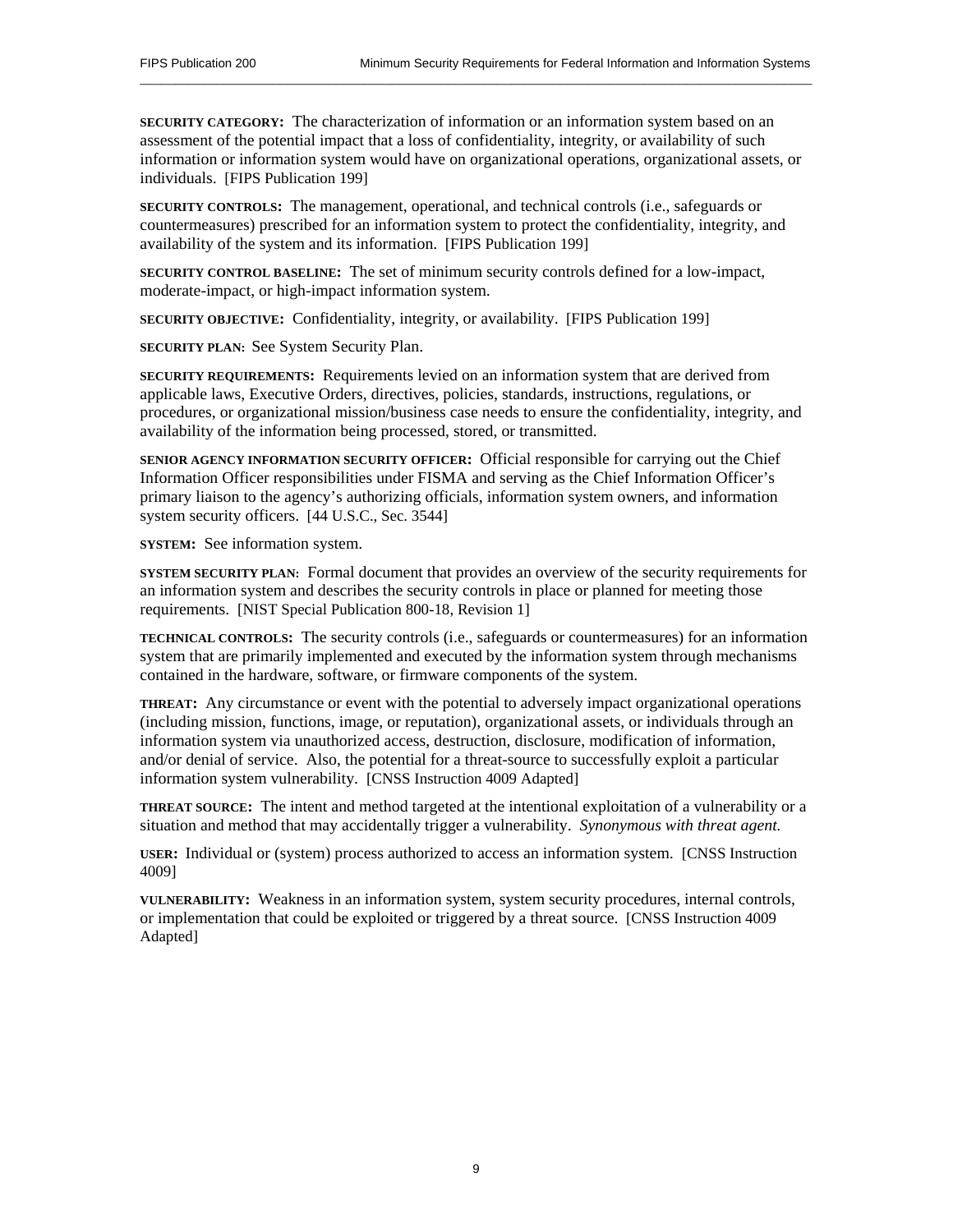#### **APPENDIX B REFERENCES**

[1] Committee for National Security Systems (CNSS) Instruction 4009, *National Information Assurance Glossary*, May 2003.

\_\_\_\_\_\_\_\_\_\_\_\_\_\_\_\_\_\_\_\_\_\_\_\_\_\_\_\_\_\_\_\_\_\_\_\_\_\_\_\_\_\_\_\_\_\_\_\_\_\_\_\_\_\_\_\_\_\_\_\_\_\_\_\_\_\_\_\_\_\_\_\_\_\_\_\_\_\_\_\_\_\_\_\_\_\_\_\_\_\_\_\_\_\_\_\_

- [2] E-Government Act of 2002 (Public Law 107-347), December 2002.
- [3] Federal Information Processing Standards Publication 199, *Standards for Security Categorization of Federal Information and Information Systems*, February 2004.
- [4] Federal Information Security Management Act of 2002 (Public Law 107-347, Title III), December 2002.
- [5] Information Technology Management Reform Act of 1996 (Public Law 104-106), August 1996.
- [6] National Institute of Standards and Technology Special Publication 800-18, Revision 1, *Guide for Developing Security Plans for Federal Information Systems*, February 2006.
- [7] National Institute of Standards and Technology Special Publication 800-53, *Recommended Security Controls for Federal Information Systems*, February 2005.
- [8] National Institute of Standards and Technology Special Publication 800-60, *Guide for Mapping Types of Information and Information Systems to Security Categories*, June 2004.
- [9] Office of Management and Budget, Circular A-130, Transmittal Memorandum #4, *Management of Federal Information Resources*, Appendix III, *Security of Federal Automated Information Resources*, November 2000.